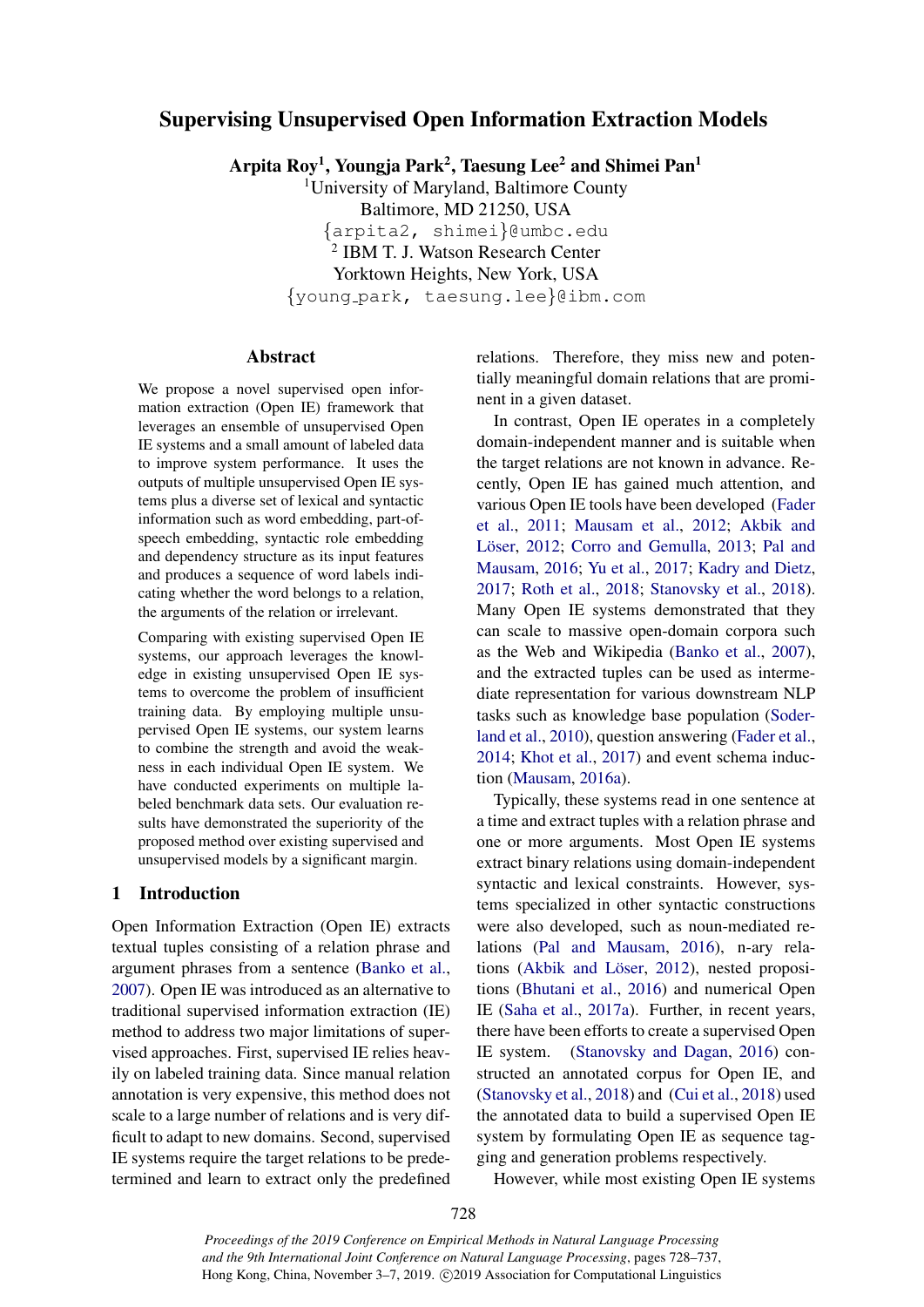extract verbal relations, each of the systems focuses on different relational structures and extraction rules, resulting in heterogeneous results. Table [1](#page-2-0) shows the different extraction results from the same sentence by three different Open IE systems. These variations makes it hard to compare different Open IE systems and select one for a new task, given their different strengths and weaknesses. This observation motivates us to explore an ensemble model which can learn from multiple existing Open IE systems which performs better than the underlying systems. This is especially attractive as no retraining or customization is needed to apply multiple existing Open IE systems.

In this paper, we propose a new Open IE method employing an ensemble of multiple unsupervised Open IE methods and a manually annotated data set. Similarly to [\(Stanovsky et al.,](#page-9-1) [2018\)](#page-9-1), we define Open IE as a sequence tagging problem and classify each word if it is a part of a relation, arguments or none. We first run several existing IE systems on the labeled data and use their extraction results as input features along with other rich features including word embedding, part-ofspeech embedding, syntactic role embedding and syntactic dependency information. The model is then trained using the labeled data.

In this paradigm, our model can enjoy the advantages of both unsupervised Open IE approach and labeled data, since our model can learn the combined knowledge of the Open IE systems as well as optimized according to the labeled data. Evaluations with several benchmark datasets and Open IE systems show that our method outperforms the baseline systems by a large margin validating our hypothesis.

## 2 Supervised Ensemble of Open IE

In this work, we propose a new Open IE paradigm, a supervised ensemble of Open IE (*SenseOIE*). While there are many existing Open IE systems, each of the systems provides unique extraction rules and supports different relation constructs. This results in no single clear winner of the existing methods, when one tries to apply Open IE to a new data set. Rather, it would be more beneficial to apply multiple OpenIE systems and combine the wisdoms of all the systems. In this work we propose supervised ensemble of three different IE systems. These systems are Stanford Open

IE[\(Angeli et al.,](#page-7-1) [2015\)](#page-7-1), OpenIE  $5^1$  $5^1$  and UKG (a private Open IE tool). Stanford Open IE is a dependency parser based system that uses handcrafted patterns to extract a predicate-argument triple from a sentence. On the other hand OpenIE 5 can extract verbal relation, nominal relation, relation with numeric argument and relation from consecutive sentences. UKG extracts verbal binary relations based on noun phrase detection, named entity recognition and dependency parsing. All three of these Open IE systems have different extraction rules and patterns focusing on extracting different relation tuples. Stanford Open IE, OpenIE 5 and UKG can complement each other when combined together. As a result, by ensembling these IE systems, our proposed system SenseOIE achieves better and larger coverage of all possible relation extractions. We utilize a small amount of labeled data to further optimize the model that can produce higher quality tuples.

## 2.1 System Overview

In this work, we consider extraction of binary relations from sentences. Let us consider an input sentence S. The goal of our system is to extract a set of relation tuples  $T$  from  $S$ , where  $T = \{T_1, T_2, \ldots, T_n\}$  and the *i*-th tuple  $T_i$  consists of  $\langle e_{i1}, r_i, e_{i2} \rangle$ , where  $r_i$  is the relation phrase of  $T_i$  and  $e_{i1}$  and  $e_{i2}$  are the first and second arguments of  $r_i$ . We frame this task as a sequence tagging, and the model annotates each word in the sentence to  $E1$ ,  $E2$ , R or O (EOR tags). E1 and  $E2$  denote the first and the second arguments,  $R$ is the relation, and O represents all other words. Figure [1](#page-1-1) shows a system overview of *SenseOIE*.

<span id="page-1-1"></span>

Figure 1: System Overview of *SenseOIE*

<span id="page-1-0"></span><sup>1</sup><http://openie.allenai.org>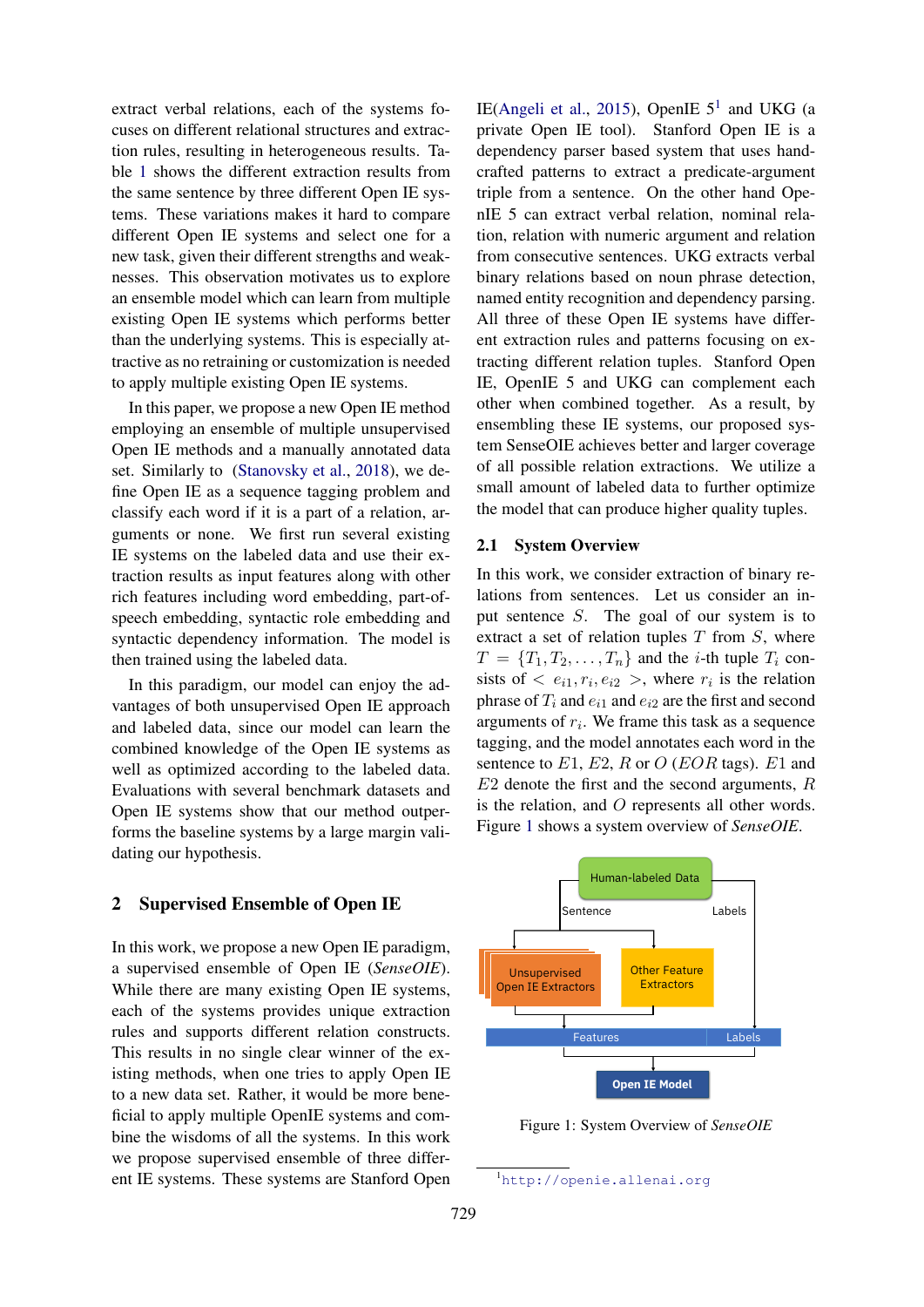<span id="page-2-0"></span>

| Input              | Evil Corp has released a new improved variant of the Dridex trojan that was spread through Andromeda botnet.                                                      |                                                                                                                      |  |
|--------------------|-------------------------------------------------------------------------------------------------------------------------------------------------------------------|----------------------------------------------------------------------------------------------------------------------|--|
| OpenIE5            | 1. (the Dridex trojan; was spread; )<br>2. (Evil Corp ; has released; new variant of the Dridex trojan)                                                           |                                                                                                                      |  |
| Stanford<br>OpenIE | 1. (Evil Corp; has released; variant)<br>3. (Evil Corp; has released; new variant)                                                                                | 2. (Evil Corp; has released; variant of Dridex trojan)<br>4. (Evil Corp; has released; new variant of Dridex trojan) |  |
| <b>UKG</b>         | 1. (Evil Corp; has released; a new improved variant of the Dridex trojan)<br>2. (new improved variant of the Dridex trojan; was spread through; Andromeda botnet) |                                                                                                                      |  |

Table 1: Extracted tuples by different OpenIE systems for an input sentence

#### <span id="page-2-4"></span>2.2 Features

For an input to our system, we extract features for each word in the corpus. We first collect the Open IE system outputs by 1) running the existing Open IE systems as a black-box on the labeled corpus, 2) mapping the extracted tuples back to the original input sentence, and 3) assigning the  $EOR$  tags to each word based on the outputs of each Open IE system. This gives us  $k$  EOR tags for each word from k Open IE tools (*e.g.*, 'E, E, O' by three Open IE systems). In addition to the Open IE results, we extract part-of-speech (pos) tags, syntactic role and dependency parse tree.

In particular, we consider dependency parse tree based on the one-hop neighbors (*i.e.*, parent and children) of a word in the dependency tree. We use  $\text{parent}(w_i)$ , the parent of word  $w_i$ , and left-child $(w_i)$  and right-child $(w_i)$ , the closest left and right children of  $w_i$ .

Formally, given an input sentence  $S$ , we extract a feature vector  $\mathcal{F}(w_i)$  for each word  $w_i \in S$  defined as follows:

$$
\mathcal{F}(w_i) = emb(w_i) \oplus \mathcal{F}_B(w_i)
$$

$$
\oplus \mathcal{F}_B(\text{parent}(w_i))
$$

$$
\oplus \mathcal{F}_B(\text{left-child}(w_i))
$$

$$
\oplus \mathcal{F}_B(\text{right-child}(w_i))
$$

where  $\oplus$  denotes concatenation,  $\mathcal{F}_B(w_i)$  =  $emb(pos(w_i)) ⊕emb(role(w_i)) ⊕ EOR_{1,...,k}(w_i);$  $pos(w_i)$  is the part-of-speech of  $w_i$ ;  $role(w_i)$  is the syntactic role of  $w_i$ ;  $emb(\cdot)$  is the respective embedding for the categorical input that can be trained as part of the model, or pre-trained; and  $EOR_{1,\ldots,k}(w_i)$  represent the k EOR tags for  $w_i$ assigned by the k Open IE tools.

#### 2.3 Model Architecture

Our system uses bidirectional long short term memory (Bi-LSTM) [\(Schuster and Paliwal,](#page-9-4) [1997\)](#page-9-4) to aggregate features and classify the labels of a

sequence of words. The advantage of using Bi-LSTM is that we can leverage the information from neighboring words from both sides. The outputs are used in softmax for each word, producing independent probability distributions over possible *EOR* tags

#### 2.4 Implementation Details

We implement *SenseOIE* using the Keras framework [\(Chollet et al.,](#page-8-13) [2015\)](#page-8-13) with TensorFlow back-end <sup>[2](#page-2-1)</sup>. We use 2 layers of stacked bidirectional LSTM, each with 100 neurons with tanh activation. We use the RMSprop optimizer which is often recommended for recurrent neural network. The model is trained using early stopping to prevent over fitting. We use the batch size of 32 samples, with 10% word-level dropout. The word embeddings are initialized using the word2vec [\(Mikolov et al.,](#page-8-14) [2013\)](#page-8-14) Google News 300-dimensions pre-trained embeddings. The part of speech and syntactic role embeddings are 25 dimensional and randomly initialized and updated during training.

## 3 Experiments

We validate *SenseOIE* with several benchmark data sets and compare it with the state-of-the-art Open IE systems including (1) a supervised Open IE system by [\(Stanovsky et al.,](#page-9-1) [2018\)](#page-9-1); (2) three unsupervised Open IE systems, OpenIE5<sup>[3](#page-2-2)</sup>, Stand-ford OpenIE<sup>[4](#page-2-3)</sup> [\(Angeli et al.,](#page-7-1) [2015\)](#page-7-1) and UKG which is a proprietary Open IE tool.

## <span id="page-2-5"></span>3.1 Baseline Systems

*RnnOIE* is the first supervised model built for Open IE [\(Stanovsky et al.,](#page-9-1) [2018\)](#page-9-1). The model is based on a Bi-LSTM transducer and is trained using the annotated corpus built by the same research

<span id="page-2-3"></span><span id="page-2-2"></span><span id="page-2-1"></span><sup>2</sup><https://www.tensorflow.org/> <sup>3</sup><http://openie.allenai.org> <sup>4</sup>[https://stanfordnlp.github.io/](https://stanfordnlp.github.io/CoreNLP/openie.html) [CoreNLP/openie.html](https://stanfordnlp.github.io/CoreNLP/openie.html)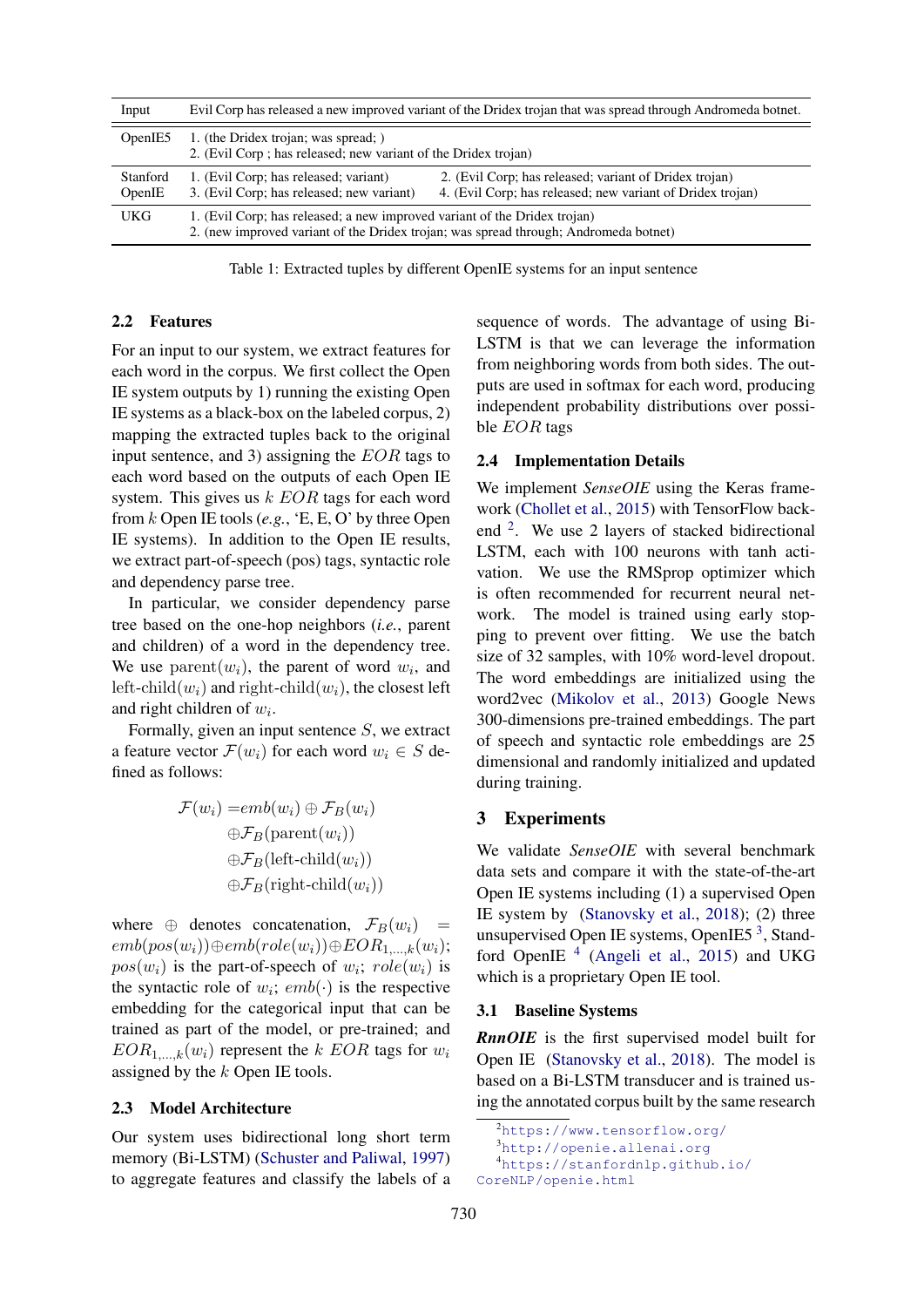

Figure 2: Model Architecture of *SenseOIE*

team [\(Stanovsky and Dagan,](#page-9-3) [2016\)](#page-9-3). It takes a sentence and the word index of the predicate's syntactic head as input, and generates a feature vector for each word in the sentence by concatenating the word embeddings and POS tag embeddings of the word and the predicate head. Given these input features, the model learns whether the current word is part of argument of the particular predicate. At inference time, they first identify verbs and verb nominalization as candidate predicates and generate an input instance with each candidate predicate head.

Stanford Open IE is heavily based on dependency parsers. A classifier is learned for splitting a sentence into a set of logically entailed shorter clauses by recursively traversing its dependency tree and predicts whether an edge should yield an independent clause or not. In order to increase the usefulness of the extracted propositions, each selfcontained clause is then maximally shortened by running natural logic inference over it. In the end, a set of 14 handcrafted patterns are used to extract a predicate-argument triple from each utterance.

OpenIE 5 is a combination of four Open IE systems CALMIE [\(Saha et al.,](#page-9-5) [2018\)](#page-9-5), BONIE [\(Saha](#page-8-15) [et al.,](#page-8-15) [2017b\)](#page-8-15), RelNoun [\(Pal et al.,](#page-8-16) [2016\)](#page-8-16) and SR-LIE [\(Christensen et al.,](#page-8-17) [2011\)](#page-8-17). SRLIE converts the output of a SRL system into an Open IE extraction by treating the verb as the relational phrase, and taking its role-labeled arguments as the arguments of the relation. On the other hand, RelNoun is a nominal Open IE system that extracts relations from compound noun phrases. BONIE focuses on extracting tuples where one of the arguments is a number or a quantity-unit phrase. CALMIE extracts information from conjunctive sentences by using language model based scoring and several linguistic constraints to search over hierarchical

conjunct boundaries.

UKG was developed by some of this paper's authors as a tool to construct a knowledge graph for the cybersecurity domain, which contains information about cyber-incidents involving malware, campaign, and IoCs (Indicators of Compromise). It extracts verbal binary relations based on noun phrase detection, named entity recognition, dependency parsing. UKG currently extracts verbal binary relations from three dependency structures, 'NP-VP-NP', 'NP-VP-PP' and 'VP-NP-PP'. Named entity extraction is performed to detect cybersecurity-specific entities (e.g., malware names) and constrain the extractions to only cybersecurity-related relations (those with at least one argument being a cybersecurity entity). Further, UKG employs a coreference resolution, and coordination and apposition analysis to increase the recall of the extraction. To make UKG similar to other OpenIE systems for the evaluation, we did not run the cybersecurity named entity extraction but used all noun phrases as candidate arguments. Also, we did not apply the coreference resolution as other systems produce pronouns, not the referring nouns, as arguments.

Majority Votes is another baseline system that we compared with *SenseOIE*. In this system we simply take majority votes from three different IE systems that we used to generate input feature for *SenseOIE*.

# 3.2 Experiment Data

We use four different benchmark datasets to train and test the models. The datasets are AW-OIE [\(Stanovsky et al.,](#page-9-1) [2018\)](#page-9-1), WEB and NYT (de Sá Mesquita et al.,  $2013$ ) and PENN [\(Xu et al.,](#page-9-6) [2013\)](#page-9-6). Table [2](#page-4-0) presents more details on these datasets.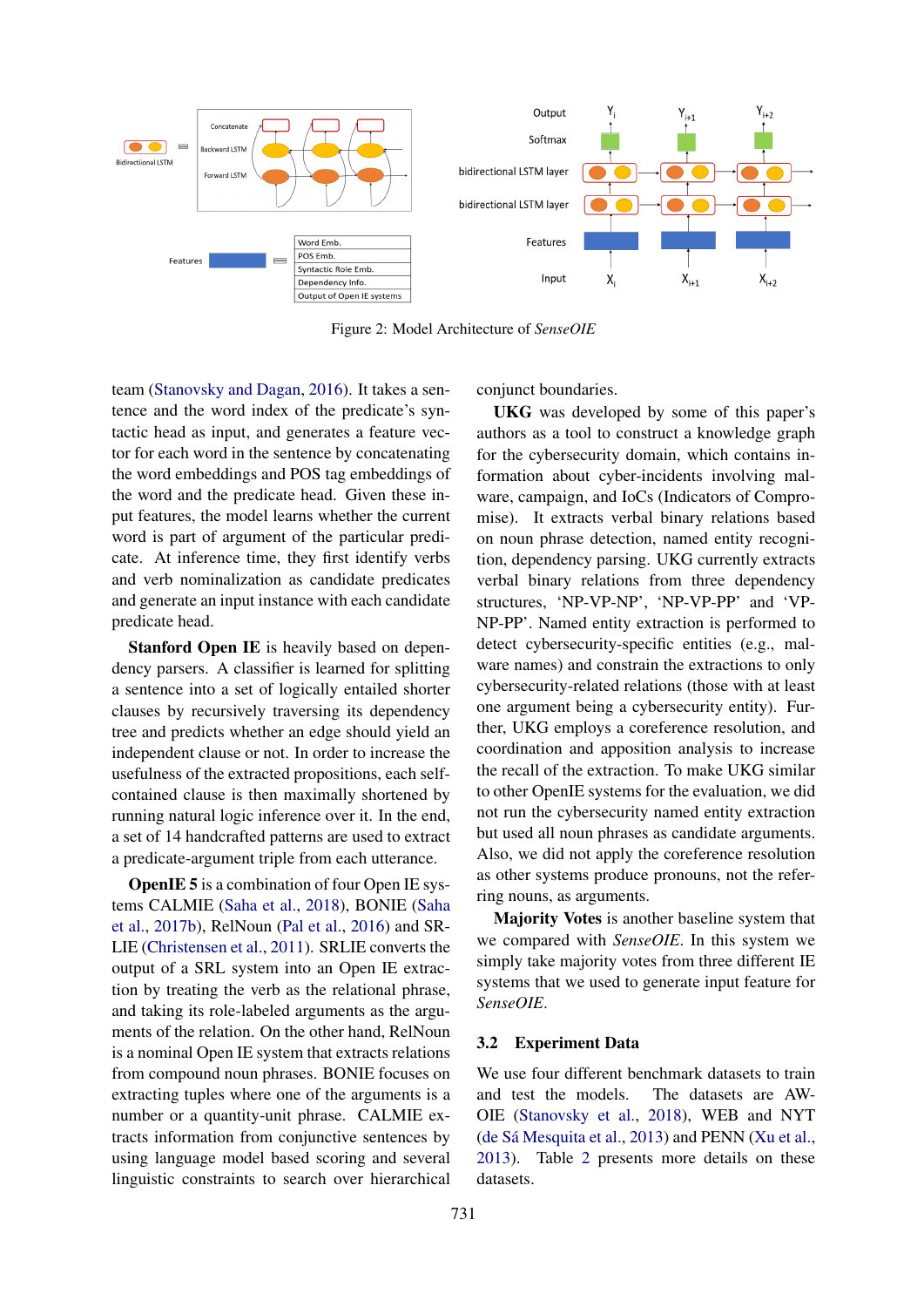<span id="page-4-0"></span>

| Data Set      | # of Sentences | # of Tuples |  |
|---------------|----------------|-------------|--|
| <b>AW-OIE</b> | 3,300          | 17,165      |  |
| AW-OIE-C      | 3,300          | 13,056      |  |
| WEB           | 500            | 461         |  |
| <b>NYT</b>    | 222            | 222         |  |
| <b>PENN</b>   | 100            | 51          |  |

Table 2: Data sets used in this work

AW-OIE corpus was created by extending the OIE2016 corpus released by [\(Stanovsky and Da](#page-9-3)[gan,](#page-9-3) [2016\)](#page-9-3). OIE2016 [\(Stanovsky and Dagan,](#page-9-3) [2016\)](#page-9-3) was created by an automatic translation from question-answering driven semantic role labeling annotations [\(He et al.,](#page-8-19) [2015\)](#page-8-19). [\(Stanovsky](#page-9-1) [et al.,](#page-9-1) [2018\)](#page-9-1) extended these techniques and apply them to the QAMR corpus [\(Michael et al.,](#page-8-20) [2018\)](#page-8-20) to create AW-OIE. This dataset is the largest dataset available for supervised open information extraction.

However, when we observe the information extracted from this dataset, we notice that the dataset is not accurate enough to be considered as a benchmark dataset. We often find missing relations and noise introduced during the automatic generation process. To solve this problem, we manually inspect the dataset and find several patterns causing this noise in the dataset. We use these patterns to filter out noisy and missing relations from the dataset and call the cleaned data set 'AW-OIE-C'.

The WEB dataset represents the challenges of dealing with web text. This contains many incomplete and grammatically unsound sentences. NYT contains formal, well written news stories from the New York Times Corpus. The PENN dataset was created from PENN Tree Bank. We use AW-OIE-C for training and testing purpose and other three datasets only for testing. We use 8,000 instances from AW-OIE-C to train *SenseOIE* and 1,456 instances to test all the models. We set aside 3,600 instances for a new experiment described in Section [3.4.](#page-6-0)

## 3.3 Performance Evaluation

In this section, we report the utility of our model by comparing its performance with the baseline systems on the four datasets (AW-OIE-C, WEB, NYT and PENN).

Evaluation Metric and Matching Function We compare the systems using precision, recall and F1-score. In order to compute the measures, we need to match the automated extractions by the systems and the ground truth extractions. In this work, we compute the measures based on tuplelevel matching and word-level matching. Wordlevel matching has been used for the evaluation metric for many NER systems. For each word, we match the tag generated by the system with the word's label.

Tuple-level matching is used in other Open IE systems [\(Stanovsky et al.,](#page-9-1) [2018;](#page-9-1) [Cui et al.,](#page-8-12) [2018\)](#page-8-12). It is done by mapping extracted tuples with their corresponding benchmark tuples. One strategy for tuple matching would be to enforce an exact match by matching the boundaries of the extracted and benchmark tuples in text. However, as noted in earlier works [\(Stanovsky et al.,](#page-9-1) [2018;](#page-9-1) [Schneider](#page-9-7) [et al.,](#page-9-7) [2017\)](#page-9-7), this method penalizes different but equally valid arguments, which are resulted from different annotation styles employed by different Open IE systems. Therefore, dealing with multiple OIE systems requires a less restrictive matching strategy. [\(Schneider et al.,](#page-9-7) [2017\)](#page-9-7) introduced *relaxed containment strategy*. With this strategy, extractions are counted correct as long as they contain all gold standard arguments. [\(Stanovsky](#page-9-1) [et al.,](#page-9-1) [2018\)](#page-9-1) used a partial matching strategy allowing some variability (e.g., omissions of prepositions or auxiliaries) in the predicted tuples.

Following these works, we also use a partial matching strategy that allows all these kind of variabilities. We consider each argument or predicate correct, if it partially matches with the benchmark data over a certain threshold. This threshold can control the leniency or strictness of the matching function. This metric allows a more balanced and fair comparison between systems which can extract potentially correct arguments beyond benchmark extraction.

Comparison with the Baseline Systems Table [3](#page-5-0) shows the tuple-level F1-score of *SenseOIE* and the benchmark systems. As we can see, *SenseOIE* outperforms all baseline systems with a large difference. On the AE-OIE-C dataset, *SenseOIE* achieves the highest F1-score of 0.79. In comparison with the unsupervised Open IE methods, the performance gain of *SenseOIE* ranges from 66% to 315%. *SenseOIE* outperforms OpenIE5 by 36% to 56%. When compared to UKG, *SenseOIE*'s performance gain ranges from 92% to 186%. In terms of *SenseOIE*'s performance over the different datasets, it's worth noting the differences in annotations in the different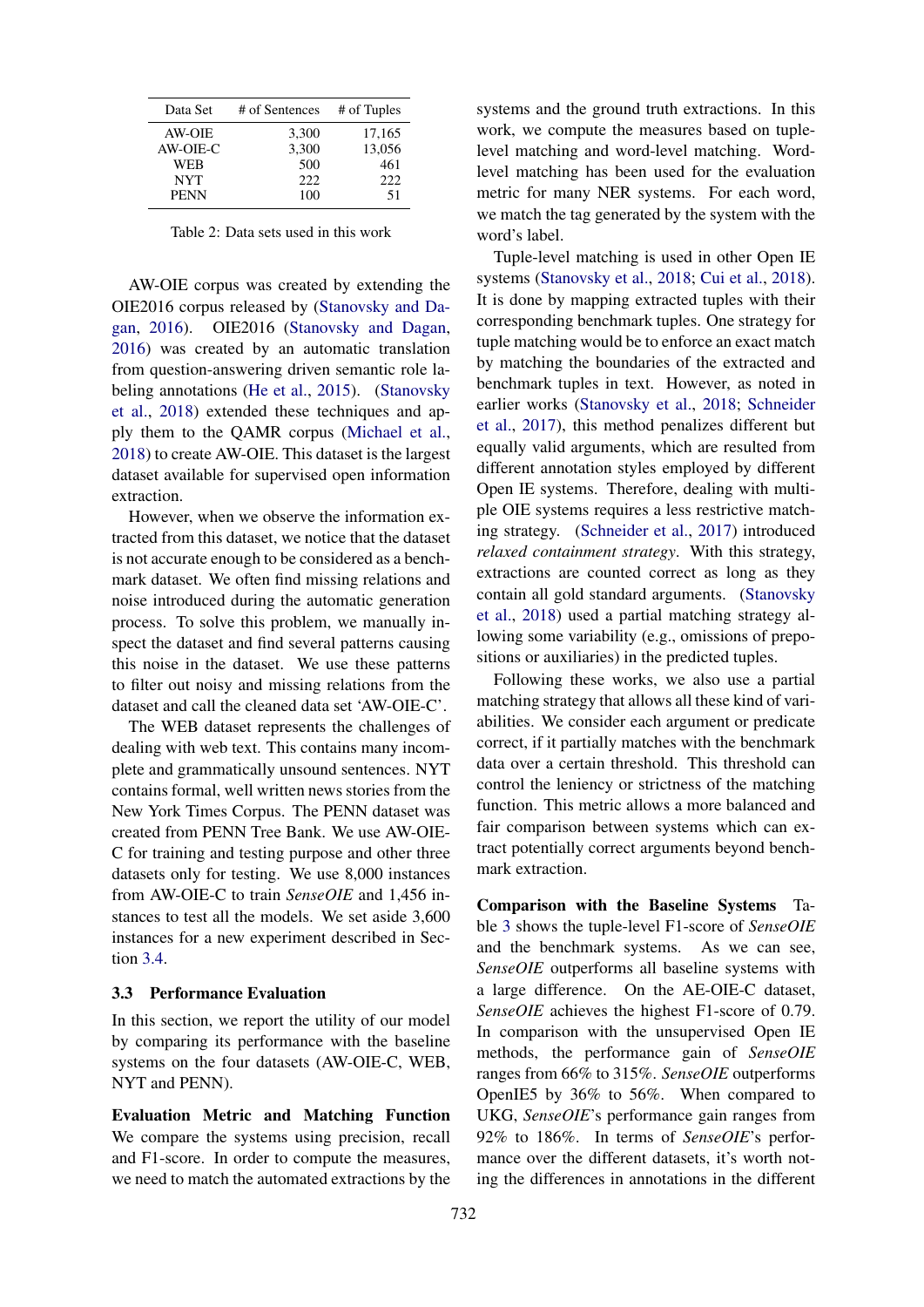<span id="page-5-0"></span>

|                        | AW-OIE-C | Web  | NYT  | <b>PENN</b> | <b>AW-OIE</b> |
|------------------------|----------|------|------|-------------|---------------|
| <i>SenseOIE</i>        | 0.79     | 0.66 | 0.41 | 0.52        | 0.72          |
| <i>RnnOIE</i>          | -        | 0.67 | 0.35 | 0.44        | 0.62          |
| OpenIE5                | 0.58     | 0.46 | 0.29 | 0.34        |               |
| <b>Stanford OpenIE</b> | 0.19     | 0.24 | 0.21 | 0.31        |               |
| UKG                    | 0.41     | 0.23 | 0.15 | 0.21        |               |
| <b>Majority Votes</b>  | 0.40     | 0.42 | 0.24 | 0.27        |               |

Table 3: Performance (F1-score) comparison of *SenseOIE* and the baseline systems

datasets. As the test data from AW-OIE-C follows the same annotation style as the training data, the performance of *SenseOIE* is much higher on this dataset compared to other datasets.

Figure [3](#page-5-1) shows the comparison results based on the word level F1-scores. The results also demonstrate that *SenseOIE* works better than the other systems. Especially, *SenseOIE* shows much higher accuracy in detecting words belonging to the arguments and the relation, but a slightly lower accuracy for other words.

<span id="page-5-1"></span>

Figure 3: Word level F1-score comparison

Feature Ablation Study To investigate the contribution of each feature type on *SenseOIE*, we conducted a feature ablation study. Table [4](#page-6-1) shows the F1-scores of several variations built with a different subset of our features. We note that the performance of *SenseOIE* is, on aevrage, 92% higher than the model using only the 'Embedding Features', which is similar to the features used in other supervised Open IE systems [\(Stanovsky](#page-9-1) [et al.,](#page-9-1) [2018;](#page-9-1) [Cui et al.,](#page-8-12) [2018\)](#page-8-12). Overall the performance gain ranges from 13% to 156%. This performance boost proves that using an ensemble of multiple unsupervised OpenIE systems is very effective. The results also show that the ensemble of unsupervised Open IE results is more effective than the embedding features, and the combined features of the embeddings and Open IE results produce the best results. Surprisingly model without features from dependency parse tree outperforms *SenseOIE* in 2 out of 4 datasets. This might be indicator that simple concatenation is not the best way to include features from dependency tree.

## 3.4 *SenseOIE* as Annotator

Since *SenseOIE* outperforms the baseline systems by a large margin, we investigate if *SenseOIE* can be used to bootstrap a supervised Open IE model for new domains by automatically producing annotated data. Previously, [\(Cui et al.,](#page-8-12) [2018\)](#page-8-12) used OpenIE4 [\(Mausam,](#page-8-21) [2016b\)](#page-8-21), an earlier version of OpenIE5, to automatically create a training dataset. The limitation of their approach is that using only one OpenIE system's extraction as ground truth will result in biased and low coverage of extracted relations. As each of the unsupervised OpenIE systems has it's own rules to extract different relations, applying only one system might miss other potential relations that can be extracted by other Open IE systems. However, since *SenseOIE* learns from multiple existing Open IE systems, it can extract many different relation types.

For this purpose, we run *SenseOIE* on the 3,600 instances from AW-OIE-C and use its extraction results as the ground truth to train a supervised model. We name this new model *SupervisedOIE* to differentiate it from *SenseOIE*. The model is quite similar to *SenseOIE* using LSTM to aggregate features and classify the labels of a sequence of words. The input features for each word are word embedding, pos embedding, syntactic role embedding, dependency tree information and label of previous word. During training label of pre-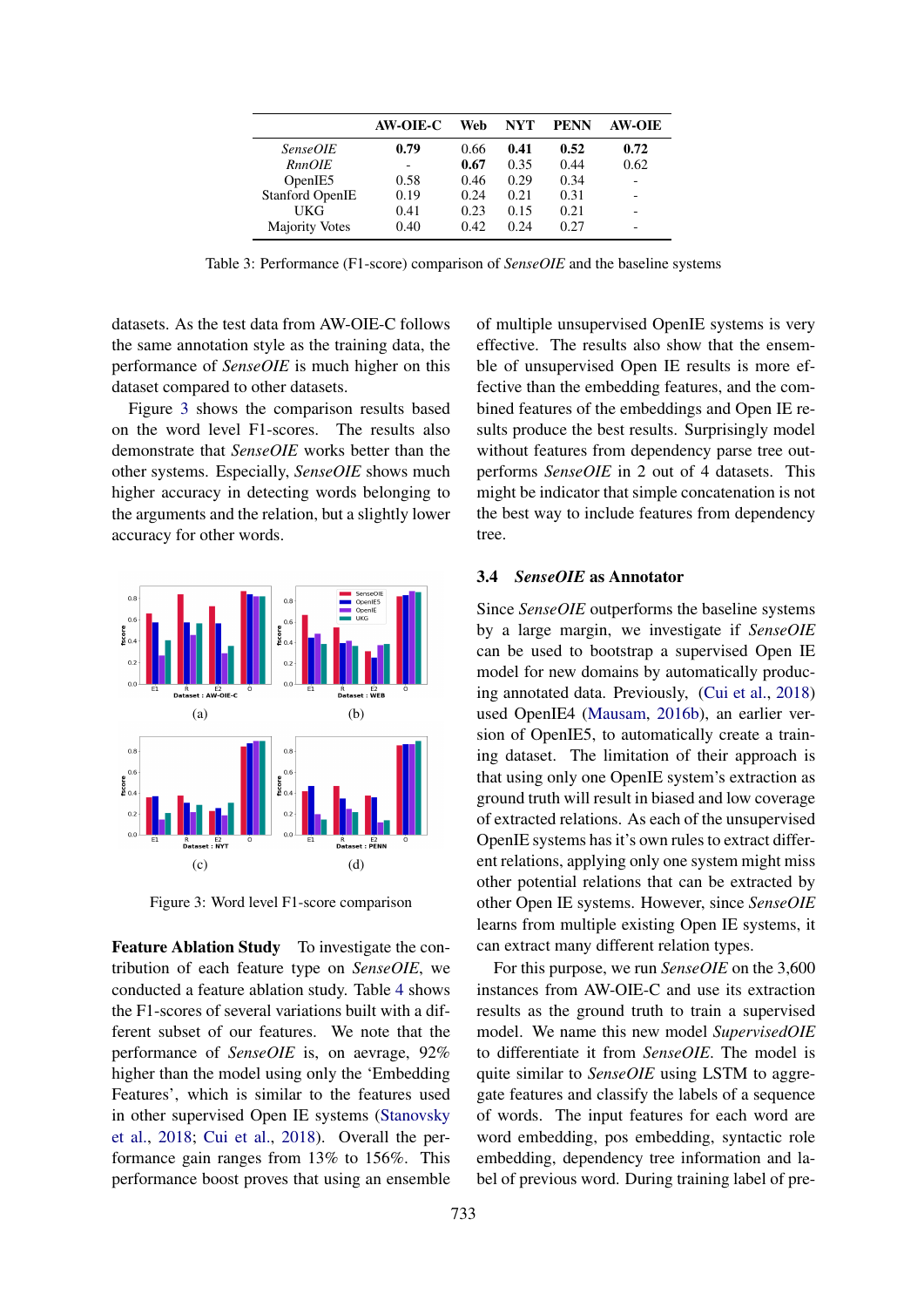<span id="page-6-1"></span>

|                                     | AW-OIE-C | Web  | <b>NYT</b> | PENN |
|-------------------------------------|----------|------|------------|------|
| <b>Embedding Features</b>           | 0.42     | 0.58 | 0.16       | 0.27 |
| <b>Open IE Result Features</b>      | 0.70     | 0.54 | 0.38       | 0.47 |
| Embedding + Open IE Result Features | 0.78     | 0.69 | 0.45       | 0.51 |
| <b>All Features</b>                 | 0.79     | 0.66 | 0.41       | 0.52 |

Table 4: Performance (F1-score) comparison of different feature sets. 'Embedding Features' denotes the concatenated set of word embedding, POS embedding and syntactic role embedding. 'Open IE Result Features' include only the  $EOR$  tags generated by the three unsupervised Open IE systems. 'All Features' consists of all the features as described in Section [2.2.](#page-2-4)

vious word comes from ground truth and during testing this value is predicted by the model. This feature is useful to generate multiple sequences of extractions from a single sentence. However, note that this model does not use the results of unsupervised systems as features. Figure [4](#page-7-2) shows the architecture and features of *SupervisedOIE*.

During the inference time, to extract multiple relations from a single sentence, we use beam search to find multiple possible labels for each word. Instead of greedily choosing the most likely next step as the sequence is constructed, the beam search expands all possible next steps and keeps the  $k$  most likely results, where  $k$  is a userspecified parameter and controls the number of beams or parallel searches through the sequence of probabilities. Figure [5](#page-7-3) shows an example of beam search predicting multiple relation extraction sequences from one sentence.

To validate the effectiveness of *SenseOIE* as an annotator model, we compare *SupervisedOIE*'s performance when trained with the human labeled data and *SenseOIE*'s extractions. As with *SenseOIE*, both models are initialized with the pre-trained word embedding and randomly initialize the part-of-speech and syntactic role embeddings. In this experiments, we set the beam size to 3 which gives an overall best performance. Table [5](#page-6-0) shows the results from these two models. We can see that both models achieve similar F1 scores on the four test dataset. These results supports *SenseOIE*'s role as a digital annotator for unlabeled dataset.

# 4 Related Work

Early Open IE systems apply handcrafted rules or self-supervised learning paradigm, where the extraction results which satisfy a set of syntactic constraints are considered as positive examples and the results which do not satisfy the con-

<span id="page-6-0"></span>

|                        | AW-OIE-C | Web  | NYT. | PENN |
|------------------------|----------|------|------|------|
| Human Labels           | 0.55     | 0.51 | 0.23 | 0.27 |
| <i>SenseOIE</i> Labels | 0.54     | O 50 | 0.23 | 0.23 |

Table 5: Performance (F1-score) of *SupervisedOIE* trained with the human-labeled data vs. labeled data generated by *SenseOIE*

strains are considered as negative examples. *TextRunner* [\(Banko et al.,](#page-8-0) [2007\)](#page-8-0) is the first domainindependent Open IE system. *ReVerb* [\(Fader et al.,](#page-8-1) [2011\)](#page-8-1) extracts verbal propositions from part of speech tags using a logistic regression classifier. OLLIE [\(Mausam et al.,](#page-8-2) [2012\)](#page-8-2) is built on *Re-Verb* and extracts relations from syntactic and lexical dependency patterns. *ClausIE* [\(Corro and](#page-8-3) [Gemulla,](#page-8-3) [2013\)](#page-8-3) first classifies clauses into clause types and extract tuples based on the clause type using predefined rules. Followed by these systems, Stanford OpenIE [\(Angeli et al.,](#page-7-1) [2015\)](#page-7-1) and OpenIE5 are developed by combining several different approaches as described in details in Section [3.1.](#page-2-5) Further, several systems focusing on a specialized constructs were developed, including noun-mediated relations [\(Pal and Mausam,](#page-8-4) [2016\)](#page-8-4), n-ary relations (Akbik and Löser, [2012\)](#page-7-0), nested propositions [\(Bhutani et al.,](#page-8-10) [2016\)](#page-8-10) and numerical Open IE [\(Saha et al.,](#page-8-11) [2017a\)](#page-8-11).

Recently, there have been efforts to apply deep learning methods to Open IE. *RnnOIE* [\(Stanovsky](#page-9-1) [et al.,](#page-9-1) [2018\)](#page-9-1) is the first attempt to apply a supervised learning approach for Open IE using the labeled data set from [\(Stanovsky and Da](#page-9-3)[gan,](#page-9-3) [2016\)](#page-9-3) (See Section [3.1\)](#page-2-5). [\(Cui et al.,](#page-8-12) [2018\)](#page-8-12) propose an encoder-decoder framework with an attention-based copying mechanism to extract binary relation tuples. They formulated Open IE as a sequence-to-sequence generation problem. Instead of relying on manually labeled data,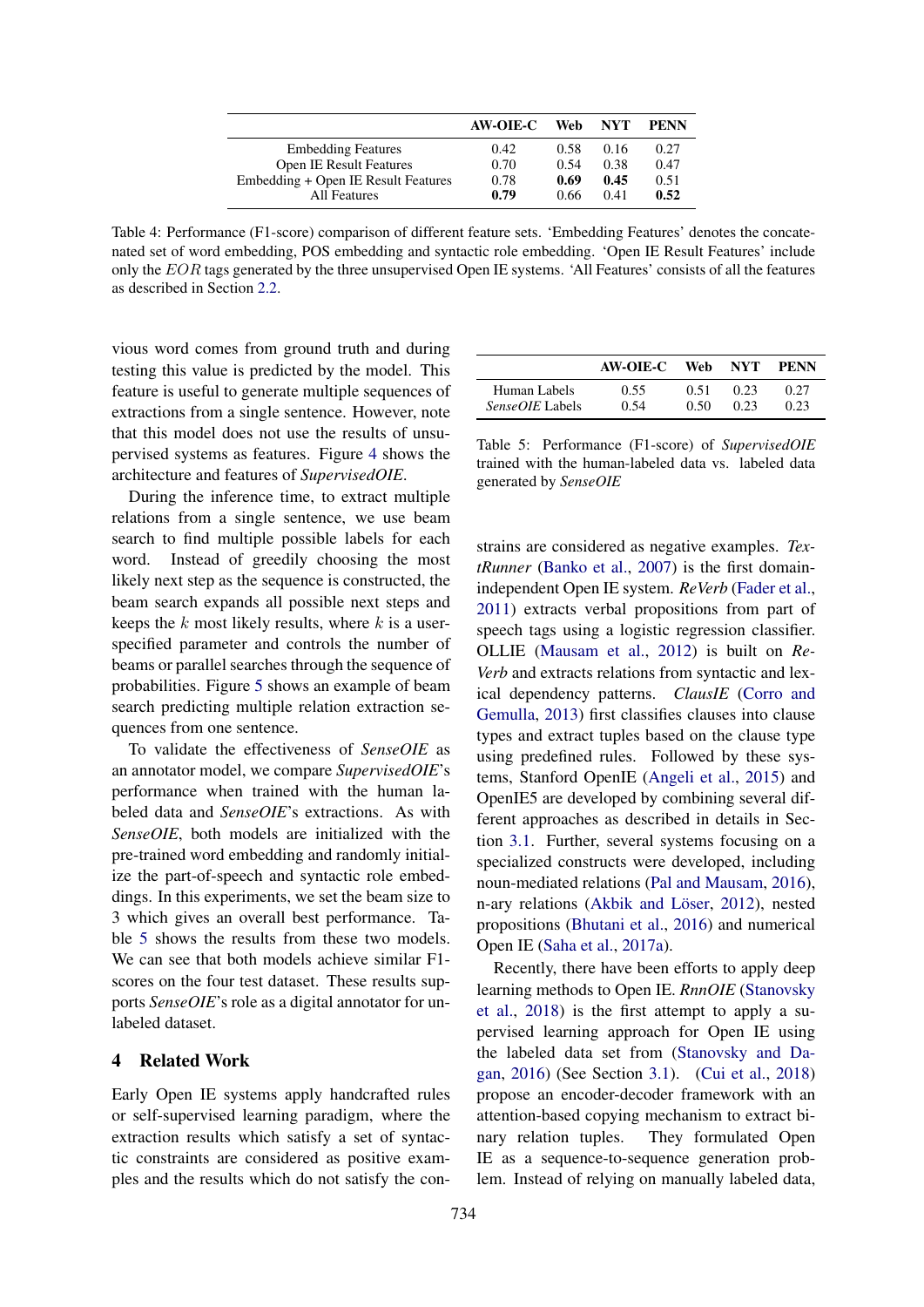<span id="page-7-2"></span>

Figure 4: Model Architecture of a new *SupervisedOIE*

<span id="page-7-3"></span>

Figure 5: Example of beam search predicting multiple relation extraction sequences from one sentence

they train the model using the results of OpenIE4 [\(Mausam,](#page-8-9) [2016a\)](#page-8-9) as labeled training data and evaluate the model using the human-labeled data from [\(Stanovsky and Dagan,](#page-9-3) [2016\)](#page-9-3) as *RnnOIE* [\(Stanovsky et al.,](#page-9-1) [2018\)](#page-9-1). [\(Sun et al.,](#page-9-8) [2018\)](#page-9-8) present a supervised neural Open IE model for Chinese information extraction. They apply an attention-based sequence-to-sequence learning similarly to [\(Cui et al.,](#page-8-12) [2018\)](#page-8-12). However, they use the gated dependency attention mechanism based on the shortest path between a pair of words in the sentence's dependency tree. We do not compare our model with this system because it supports different target types and languages.

## 5 Conclusion

We propose a new Open IE paradigm which combines supervised learning and unsupervised Open IE systems. Our model uses the results of existing Open IE systems as features in addition to other linguistic features and then optimize the model using a small amount of labeled data. Validation using several benchmark data sets generated for the Open IE task shows that our method is very effective outperforming both other supervised and unsupervised Open IE systems.

Further, we investigate if our model can be

applied to automatically generate annotated data to train a new supervised model for a new task. The experiment shows that a supervised model trained with the model-generated data performes similarly as the model trained with human labeled data. This result shows that our approach can overcome the cold-start problem in machine learning by leveraging existing unsupervised systems.

## 6 Acknowledgment

We gratefully acknowledge IBM for supporting this work.

## References

- <span id="page-7-0"></span>Alan Akbik and Alexander Löser. 2012. Kraken: N-ary facts in open information extraction. In *Proceedings of the Joint Workshop on Automatic Knowledge Base Construction and Web-scale Knowledge Extraction, AKBC-WEKEX@NAACL-HLT 2012*, pages 52–56.
- <span id="page-7-1"></span>Gabor Angeli, Melvin Jose Johnson Premkumar, and Christopher D. Manning. 2015. Leveraging linguistic structure for open domain information extraction. In *Proceedings of the 53rd Annual Meeting of the Association for Computational Linguistics and the 7th International Joint Conference on Natural Language Processing of the Asian Federation of Natural Language Processing (ACL)*, pages 344–354.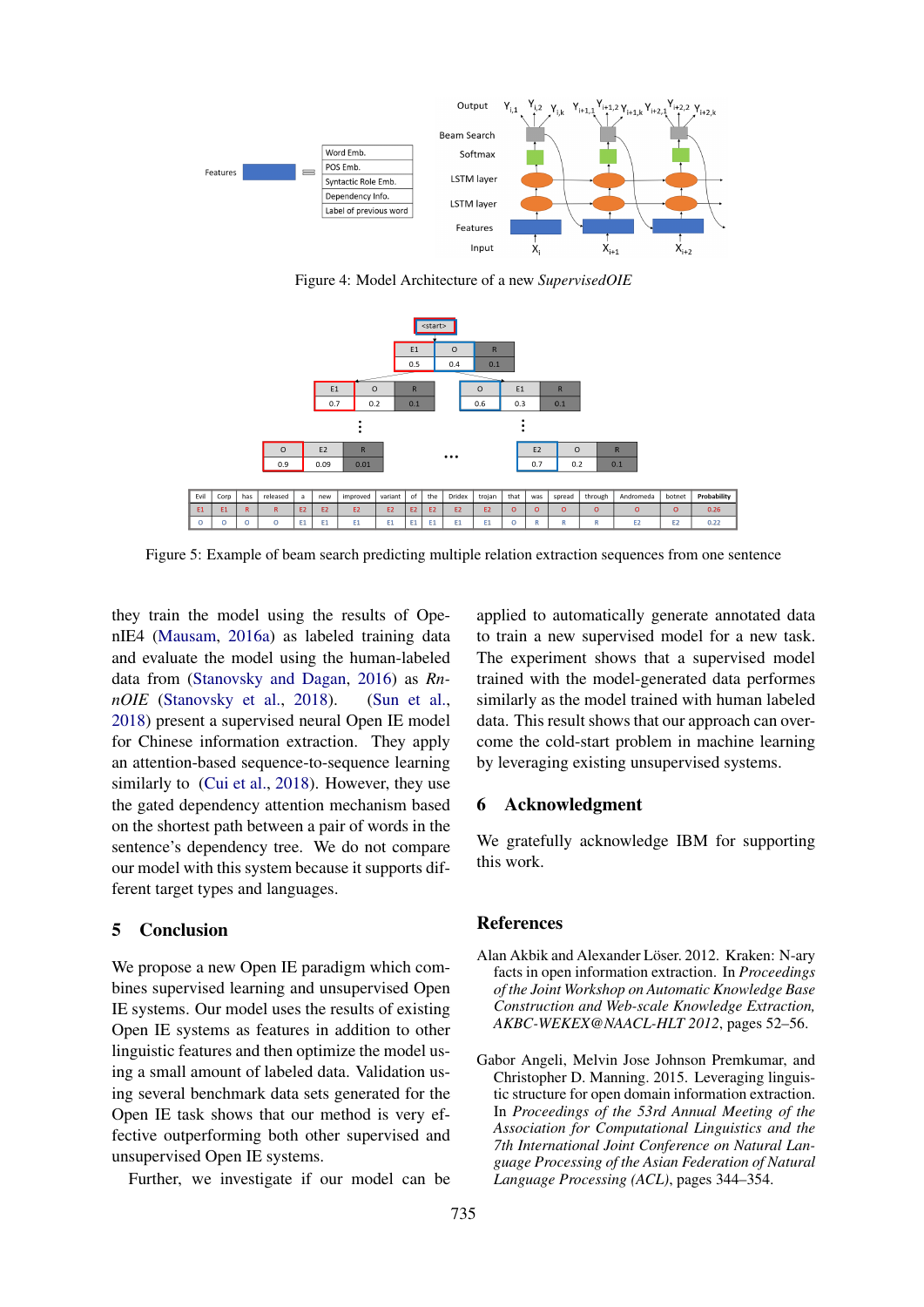- <span id="page-8-0"></span>Michele Banko, Michael J. Cafarella, Stephen Soderland, Matthew Broadhead, and Oren Etzioni. 2007. Open information extraction from the web. In *Proceedings of the 20th International Joint Conference on Artificial Intelligence (IJCAI)*, pages 2670–2676.
- <span id="page-8-10"></span>Nikita Bhutani, H. V. Jagadish, and Dragomir R. Radev. 2016. Nested propositions in open information extraction. In *Proceedings of the 2016 Conference on Empirical Methods in Natural Language Processing, EMNLP 2016, Austin, Texas, USA, November 1-4, 2016*, pages 55–64.
- <span id="page-8-13"></span>François Chollet et al. 2015. Keras. [https://](https://keras.io) [keras.io](https://keras.io).
- <span id="page-8-17"></span>Janara Christensen, Stephen Soderland, Oren Etzioni, et al. 2011. An analysis of open information extraction based on semantic role labeling. In *Proceedings of the sixth international conference on Knowledge capture*, pages 113–120. ACM.
- <span id="page-8-3"></span>Luciano Del Corro and Rainer Gemulla. 2013. ClausIE: clause-based open information extraction. In *22nd International World Wide Web Conference (WWW)*, pages 355–366.
- <span id="page-8-12"></span>Lei Cui, Furu Wei, and Ming Zhou. 2018. Neural open information extraction. In *Proceedings of the 56th Annual Meeting of the Association for Computational Linguistics (ACL)*, pages 407–413.
- <span id="page-8-1"></span>Anthony Fader, Stephen Soderland, and Oren Etzioni. 2011. Identifying relations for open information extraction. In *Proceedings of the 2011 Conference on Empirical Methods in Natural Language Processing (EMNLP)*, pages 1535–1545.
- <span id="page-8-7"></span>Anthony Fader, Luke Zettlemoyer, and Oren Etzioni. 2014. Open question answering over curated and extracted knowledge bases. In *The 20th ACM SIGKDD International Conference on Knowledge Discovery and Data Mining (KDD)*, pages 1156– 1165.
- <span id="page-8-19"></span>Luheng He, Mike Lewis, and Luke Zettlemoyer. 2015. Question-answer driven semantic role labeling: Using natural language to annotate natural language. In *Proceedings of the 2015 Conference on Empirical Methods in Natural Language Processing (EMNLP)*, pages 643–653.
- <span id="page-8-5"></span>Amina Kadry and Laura Dietz. 2017. Open relation extraction for support passage retrieval: Merit and open issues. In *Proceedings of the 40th International ACM SIGIR Conference on Research and Development in Information Retrieval, Shinjuku, Tokyo, Japan, August 7-11, 2017*, pages 1149– 1152.
- <span id="page-8-8"></span>Tushar Khot, Ashish Sabharwal, and Peter Clark. 2017. Answering complex questions using open information extraction. In *Proceedings of the 55th Annual Meeting of the Association for Computational Linguistics (ACL): Short Paper*, pages 311–316.
- <span id="page-8-9"></span>Mausam. 2016a. Open information extraction systems and downstream applications. In *Proceedings of the Twenty-Fifth International Joint Conference on Artificial Intelligence (IJCAI)*, pages 4074–4077.
- <span id="page-8-2"></span>Mausam, Michael Schmitz, Stephen Soderland, Robert Bart, and Oren Etzioni. 2012. Open language learning for information extraction. In *Proceedings of the 2012 Joint Conference on Empirical Methods in Natural Language Processing and Computational Natural Language Learning (EMNLP-CoNLL)*, pages 523–534.
- <span id="page-8-21"></span>Mausam Mausam. 2016b. Open information extraction systems and downstream applications. In *Proceedings of the Twenty-Fifth International Joint Conference on Artificial Intelligence*, pages 4074–4077. AAAI Press.
- <span id="page-8-20"></span>Julian Michael, Gabriel Stanovsky, Luheng He, Ido Dagan, and Luke Zettlemoyer. 2018. Crowdsourcing question-answer meaning representations. In *Proceedings of the 2018 Conference of the North American Chapter of the Association for Computational Linguistics: Human Language Technologies (NAACL-HLT), Short Paper*, pages 560–568.
- <span id="page-8-14"></span>Tomas Mikolov, Kai Chen, Greg Corrado, and Jeffrey Dean. 2013. Efficient estimation of word representations in vector space. *arXiv preprint arXiv:1301.3781*.
- <span id="page-8-4"></span>Harinder Pal and Mausam. 2016. Demonyms and compound relational nouns in nominal open IE. In *Proceedings of the 5th Workshop on Automated Knowledge Base Construction, AKBC@NAACL-HLT 2016*, pages 35–39.
- <span id="page-8-16"></span>Harinder Pal et al. 2016. Demonyms and compound relational nouns in nominal open ie. In *Proceedings of the 5th Workshop on Automated Knowledge Base Construction*, pages 35–39.
- <span id="page-8-6"></span>Benjamin Roth, Costanza Conforti, Nina Pörner, Sanjeev Karn, and Hinrich Schütze. 2018. Neural architectures for open-type relation argument extraction. *CoRR*, abs/1803.01707.
- <span id="page-8-18"></span>Filipe de Sá Mesquita, Jordan Schmidek, and Denilson Barbosa. 2013. Effectiveness and efficiency of open relation extraction. In *Proceedings of the 2013 Conference on Empirical Methods in Natural Language Processing (EMNLP)*, pages 447–457.
- <span id="page-8-11"></span>Swarnadeep Saha, Harinder Pal, and Mausam. 2017a. Bootstrapping for numerical open IE. In *Proceedings of the 55th Annual Meeting of the Association for Computational Linguistics (ACL), Short paper*, pages 317–323.
- <span id="page-8-15"></span>Swarnadeep Saha, Harinder Pal, et al. 2017b. Bootstrapping for numerical open ie. In *Proceedings of the 55th Annual Meeting of the Association for Computational Linguistics (Volume 2: Short Papers)*, pages 317–323.